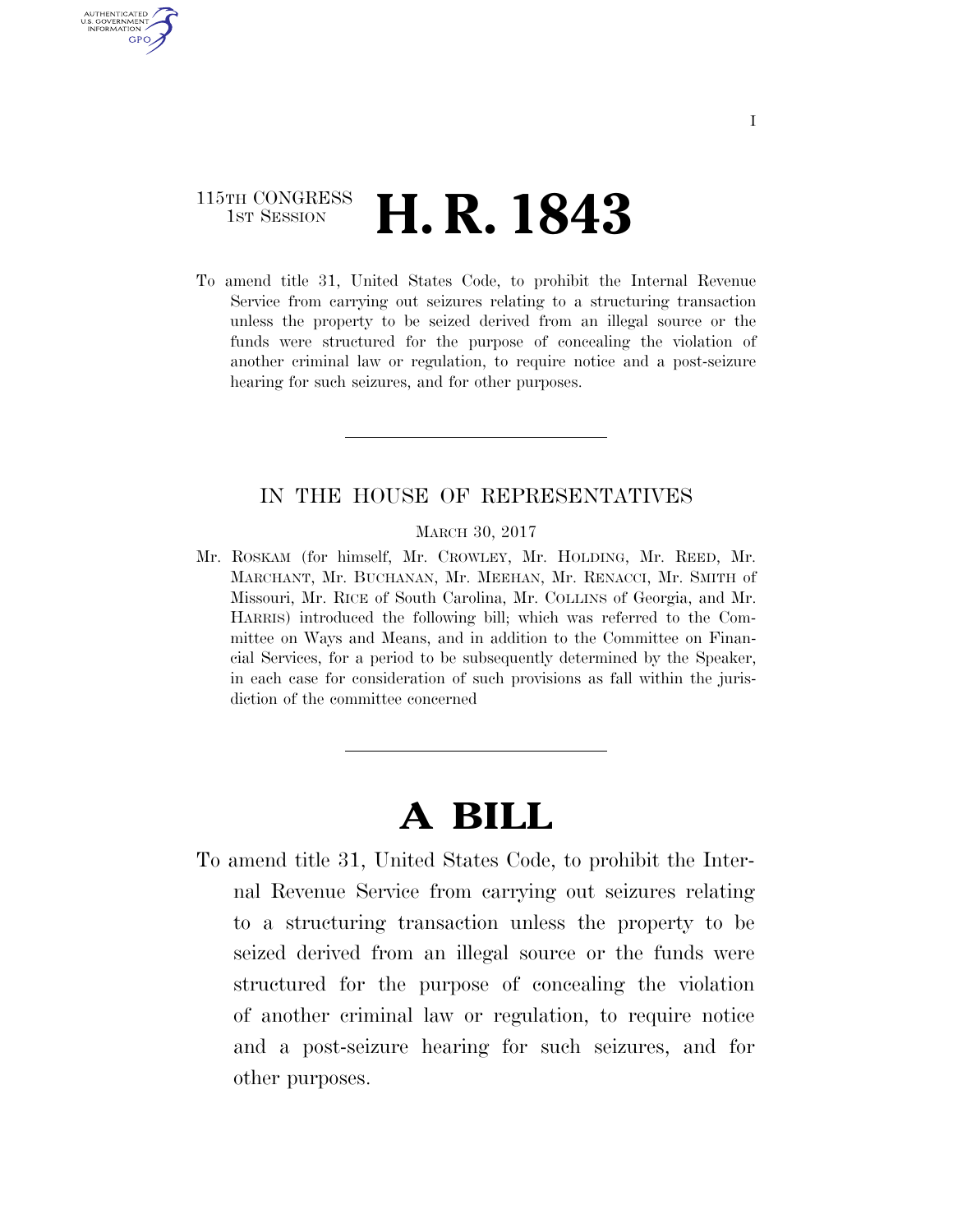| 1  | Be it enacted by the Senate and House of Representa-         |
|----|--------------------------------------------------------------|
| 2  | tives of the United States of America in Congress assembled, |
| 3  | <b>SECTION 1. SHORT TITLE.</b>                               |
| 4  | This Act may be cited as the "Clyde-Hirsch-Sowers"           |
| 5  | RESPECT Act" or the "Restraining Excessive Seizure of        |
| 6  | Property through the Exploitation of Civil Asset For-        |
| 7  | feiture Tools Act".                                          |
| 8  | SEC. 2. INTERNAL REVENUE SERVICE SEIZURE REQUIRE-            |
| 9  | WITH RESPECT TO STRUCTURING<br><b>MENTS</b>                  |
| 10 | <b>TRANSACTIONS.</b>                                         |
| 11 | Section $5317(c)(2)$ of title 31, United States Code,        |
| 12 | is amended—                                                  |
| 13 | $(1)$ by striking "Any property" and inserting               |
| 14 | the following:                                               |
| 15 | "(A) IN GENERAL.—Any property"; and                          |
| 16 | $(2)$ by adding at the end the following:                    |
| 17 | "(B) INTERNAL REVENUE SERVICE<br>SEI-                        |
| 18 | ZURE REQUIREMENTS WITH RESPECT TO                            |
| 19 | STRUCTURING TRANSACTIONS.                                    |
| 20 | "(i) PROPERTY DERIVED FROM AN IL-                            |
| 21 | LEGAL SOURCE.—Property may only be                           |
| 22 | seized by the Internal Revenue Service                       |
| 23 | pursuant to subparagraph $(A)$ by reason of                  |
| 24 | a claimed violation of section 5324 if the                   |
| 25 | property to be seized was derived from an                    |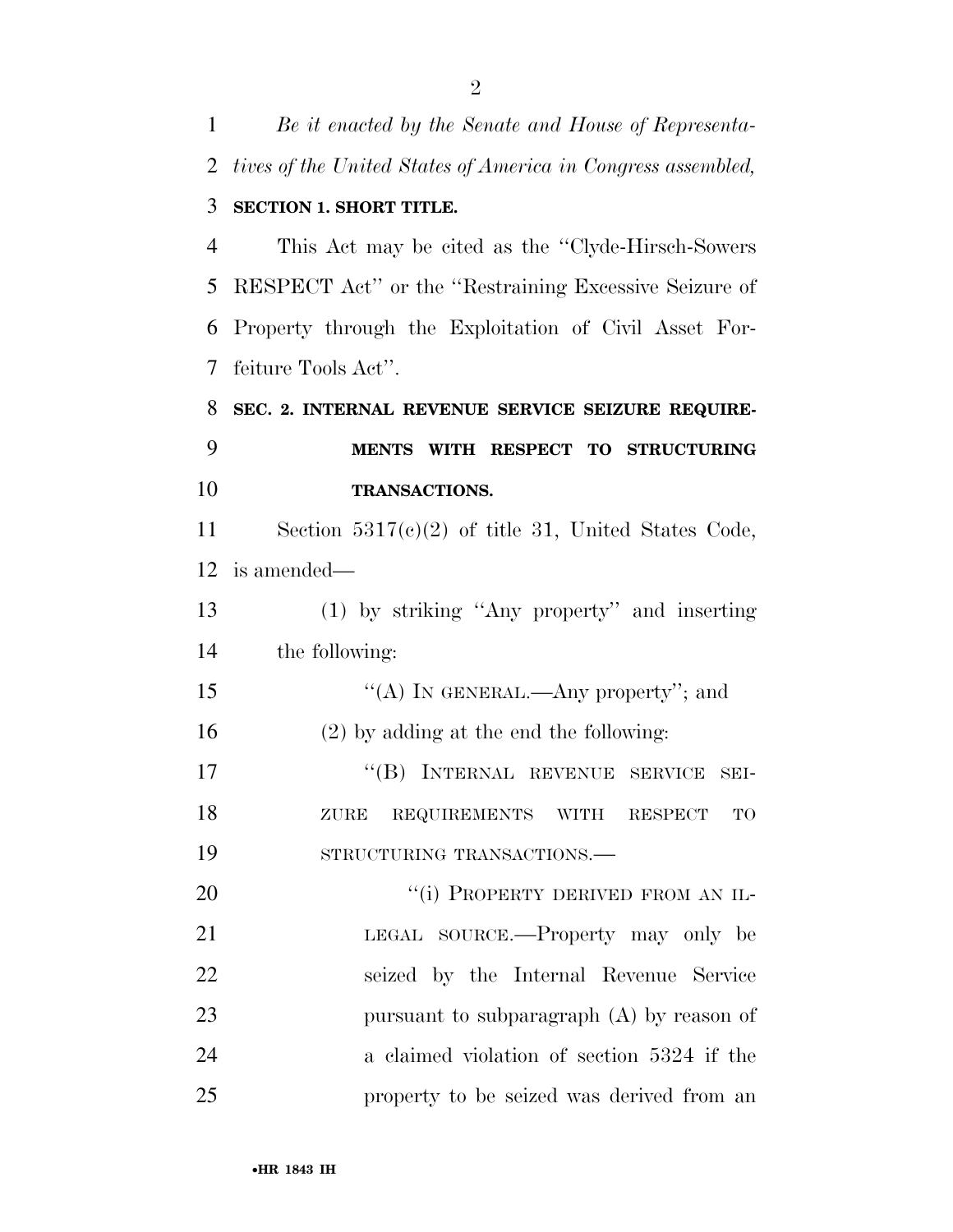| $\mathbf{1}$   | illegal source or the funds were structured  |
|----------------|----------------------------------------------|
| $\overline{2}$ | for the purpose of concealing the violation  |
| 3              | of a criminal law or regulation other than   |
| $\overline{4}$ | section 5324.                                |
| 5              | "(ii) NOTICE.—Not later than 30              |
| 6              | days after property is seized by the Inter-  |
| $\overline{7}$ | nal Revenue Service pursuant to subpara-     |
| 8              | graph (A), the Internal Revenue Service      |
| 9              | shall—                                       |
| 10             | $\lq\lq$ (I) make a good faith effort to     |
| 11             | find all persons with an ownership in-       |
| 12             | terest in such property; and                 |
| 13             | "(II) provide each such person               |
| 14             | with a notice of the person's rights         |
| 15             | under clause (iv).                           |
| 16             | "(iii) EXTENSION OF NOTICE UNDER             |
| 17             | CERTAIN CIRCUMSTANCES.—The Internal          |
| 18             | Revenue Service may apply to a court of      |
| 19             | competent jurisdiction for one 30-day ex-    |
| 20             | tension of the notice requirement under      |
| 21             | clause (ii) if the Internal Revenue Service  |
| 22             | can establish probable cause of an immi-     |
| 23             | nent threat to national security or personal |
| 24             | safety necessitating such extension.         |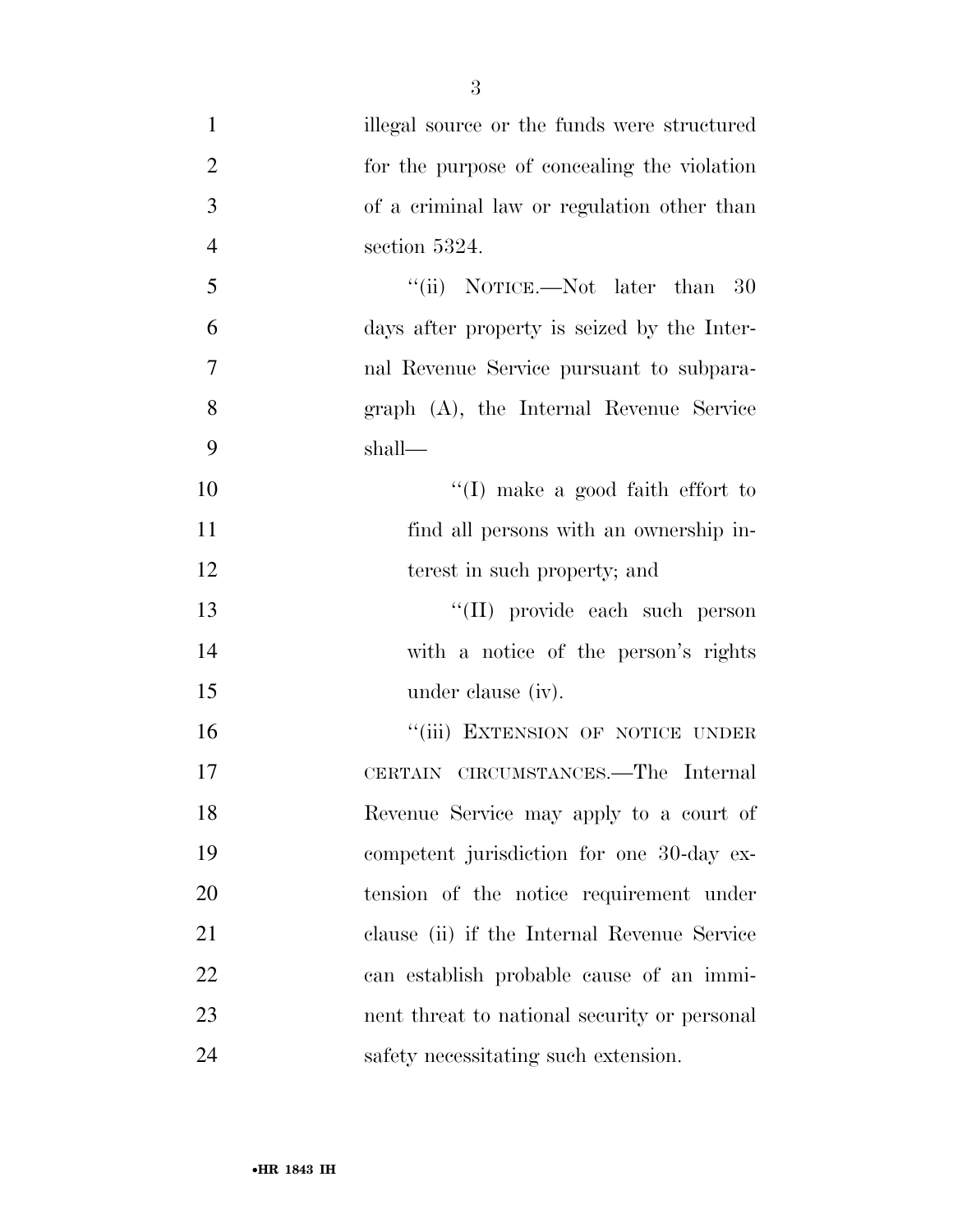| $\mathbf{1}$   | "(iv) POST-SEIZURE HEARING.—If a             |
|----------------|----------------------------------------------|
| $\overline{2}$ | person with a property interest in property  |
| 3              | seized pursuant to subparagraph (A) by       |
| $\overline{4}$ | the Internal Revenue Service requests a      |
| 5              | hearing by a court of competent jurisdic-    |
| 6              | tion within 30 days after the date on which  |
| 7              | notice is provided under subclause (ii),     |
| 8              | such property shall be returned unless the   |
| 9              | court holds an adversarial hearing and       |
| 10             | finds within 30 days of such request (or     |
| 11             | such longer period as the court may pro-     |
| 12             | vide, but only on request of an interested   |
| 13             | party) that there is probable cause to be-   |
| 14             | lieve that there is a violation of section   |
| 15             | 5324 involving such property and probable    |
| 16             | cause to believe that the property to be     |
| 17             | seized was derived from an illegal source or |
| 18             | the funds were structured for the purpose    |
| 19             | of concealing the violation of a criminal    |
| 20             | law or regulation other than section         |
| 21             | 5324."                                       |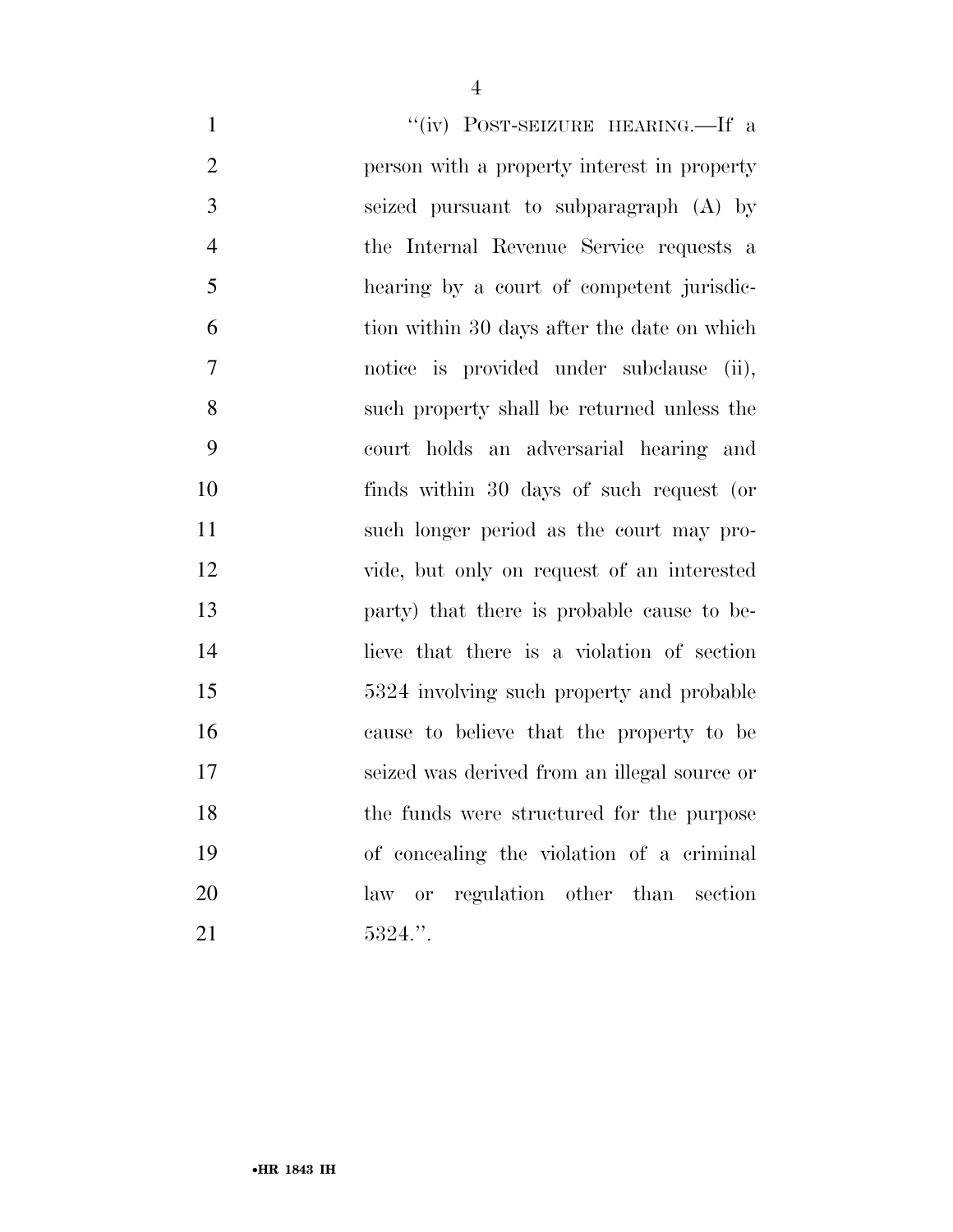(a) IN GENERAL.—Part III of subchapter B of chap- ter 1 of the Internal Revenue Code of 1986 is amended by inserting before section 140 the following new section: **''SEC. 139G. INTEREST RECEIVED IN ACTION TO RECOVER PROPERTY SEIZED BY THE INTERNAL REV- ENUE SERVICE BASED ON STRUCTURING TRANSACTION.** 

 ''Gross income shall not include any interest received from the Federal Government in connection with an action to recover property seized by the Internal Revenue Service 15 pursuant to section  $5317(c)(2)$  of title 31, United States Code, by reason of a claimed violation of section 5324 of such title.''.

 (b) CLERICAL AMENDMENT.—The table of sections for part III of subchapter B of chapter 1 of such Code is amended by inserting before the item relating to section 140 the following new item:

''Sec. 139G. Interest received in action to recover property seized by the Internal Revenue Service based on structuring transaction.''.